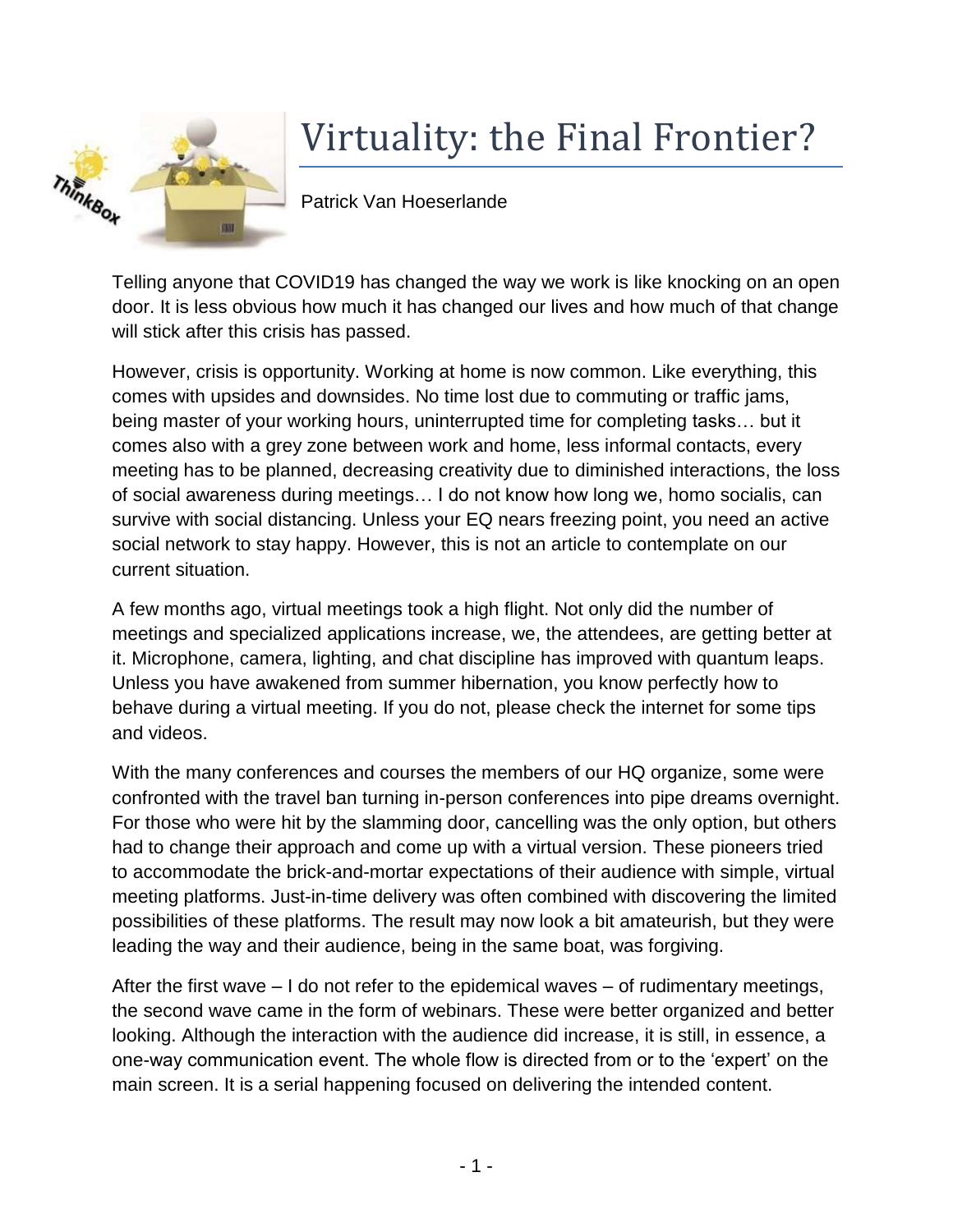There is a third wave coming. I have no complete idea of how this one will look, but the result will be webinars on steroids. The possibilities of the virtuality will be explored further and exploited better. I compare the evolution of the last months to the space race with the initial virtual meetings the first rocket test, small attempts to jump into space. With webinars, we started circling mother earth. With the third wave, it is time we go for the moon!

Not much unlike in-person conferences, webinars organizers are herding the attendees like sheep through a series of live briefs. Attendees do not have much choice but to sit in the dedicated conference room and listen to the speaker scheduled for that slot. Only at that moment, they can decide to listen or do something else. One advantage is that escaping a virtual room is much easier than trying to leave a crowded hall through the screeching backdoor.

A conference should aim at maximizing the outcomes for the attendees packaged in an overall theme. People should only invest time in what they assess as important or interesting for them, however, current technology does not allow for full individual control yet. As organizers, we still have to do some guiding. However, it will be more like herding cats. We must make every activity appealing to the audience and make these events available at a time convenient to them.

This means maximizing the use of pre-recorded talks and limiting the sequential screen time to the interactive moments that add value to the live moment. Only the moments when the audience can interact in real-time, like questions and answers sessions, panel discussion, and networking must be sequentially programmed, the rest is up to the individual discretion.

This change in approach has a far-reaching effect. Selling your conference is no longer the focus of your media campaign. Every single activity must now be 'sold' to the attendees. The question of how many attendees at the conference becomes a superfluous one. Even the length of the conference is uncertain. And there will certainly be effects that we did not foresee, yet.

As HQ SACT's Concept Development and the Operational Experimentation branches, we are organizing our Concept Development & Experimentation (CD&E) conference (26-29 October) by exploiting and exploring the possibilities of the virtuality. I should underline 'trying' as we consider this as a kind of experimentation. We will try out things that will be successful and others that will not. Not failures as we will, without doubt, learn from all. Our audience will voluntarily accept being part of such an undertaking.

With the risk of our experiments not delivering what we want, you may wonder why I tell you this. Well, surfing on the third wave means we are exploring the unknown. Understanding the previous waves and the lessons learned might help us to see better